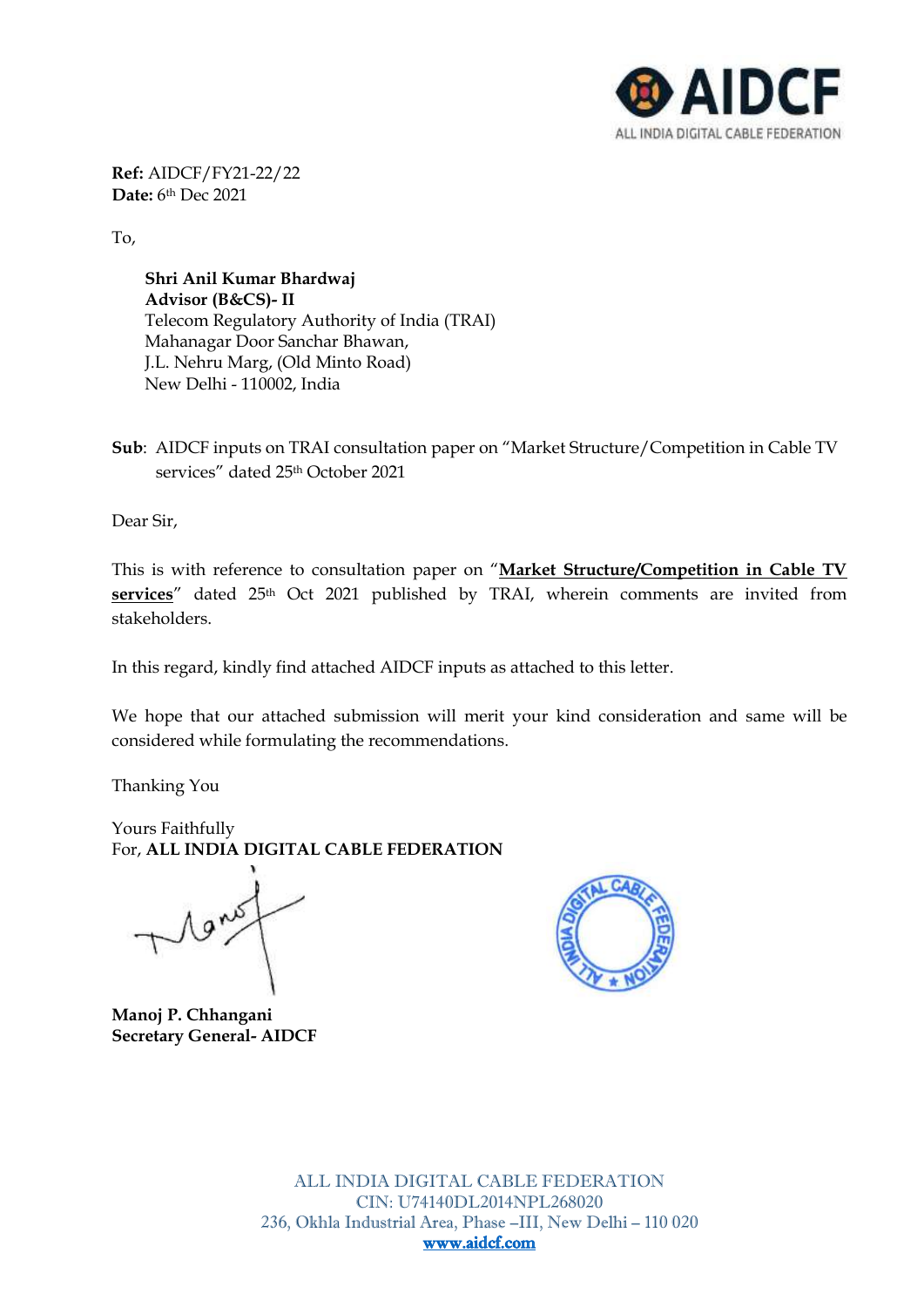

# **AIDCF response to TRAI consultation paper on Market Structure/Competition in Cable TV Sector**

We would like to thank the Authority for providing us with the opportunity to share our comments on the Consultation Paper "CP".

Based on our experience and understanding of the functioning of the broadcasting and cable sector coupled with our understanding of competition laws, we have attempted to provide holistic suggestions on this consultation paper, which seek to protect the interest of consumers as well as service providers.

At the outset, we submit that the intrinsic objective for proposing any restriction or regulation for controlling market dominance/monopoly in the cable television industry would be to ensure protection of consumers' interest and that the consumers have an option of choosing a service provider that provides them the best services as well to ensure that there are no entry barriers for anyone to enter that particular market to provide that service. Hence, at any given point of time, competition and market dominance should be viewed from the perspective of consumer interest, availability of consumer choice and free trade in that sector.

We state that digitalization and introduction of set top boxes as a mandatory requirement starting from 2012, was a pivotal moment for the cable television services when DTH players in the TV distribution industry (*that had already started to compete with Cable TV providers even prior to the push for digitization)* emerged as increasingly strong competitors to Cable TV Operators. In a short span of about a decade, DTH services have captured close to half of the pay TV market in India.

The Authority is well aware that the broadcasting sector is catered by four permitted Distribution Platform Operators (DPOs), i.e. MSOs, DTH, HITS and IPTV. As per various FICCI reports on Broadcasting Sector, in 2014 the Cable TV subscriber were 99 million while the DTH subscribers were 37.19 million. The Authority has itself acknowledged that the market, as it currently stands today comprises of 70.99 million subscribers of DTH, 73 million subscribers of cable television operators, 2.15 million of HITS. IPTV services are also being rendered by few service-providers. Moreover, the subscriber base of Free Dish has also seen an exponential growth and presently stands as 38 million.

The OTT platforms, that are presently outside the purview of any licensing and regulatory framework, also enable the consumers to have access to video/television services and have evidently established themselves as yet another platform for distributing media content and video services including linear TV Channels. As per available information, the Subscription Video on Demand (SVoD) OTT players account for an approximate cumulative subscriber base of 66.71 million1. It is therefore, verily established that there exists no monopoly/market dominance as the presence of so many players in the market provides effective and alternate choices to the consumers at competitive prices/tariffs.

<sup>1</sup> <https://www.statista.com/outlook/amo/media/tv-video/ott-video/india> , published by Statista Market Forecast, last accessed on 20.11.2021 at 14:08 pm.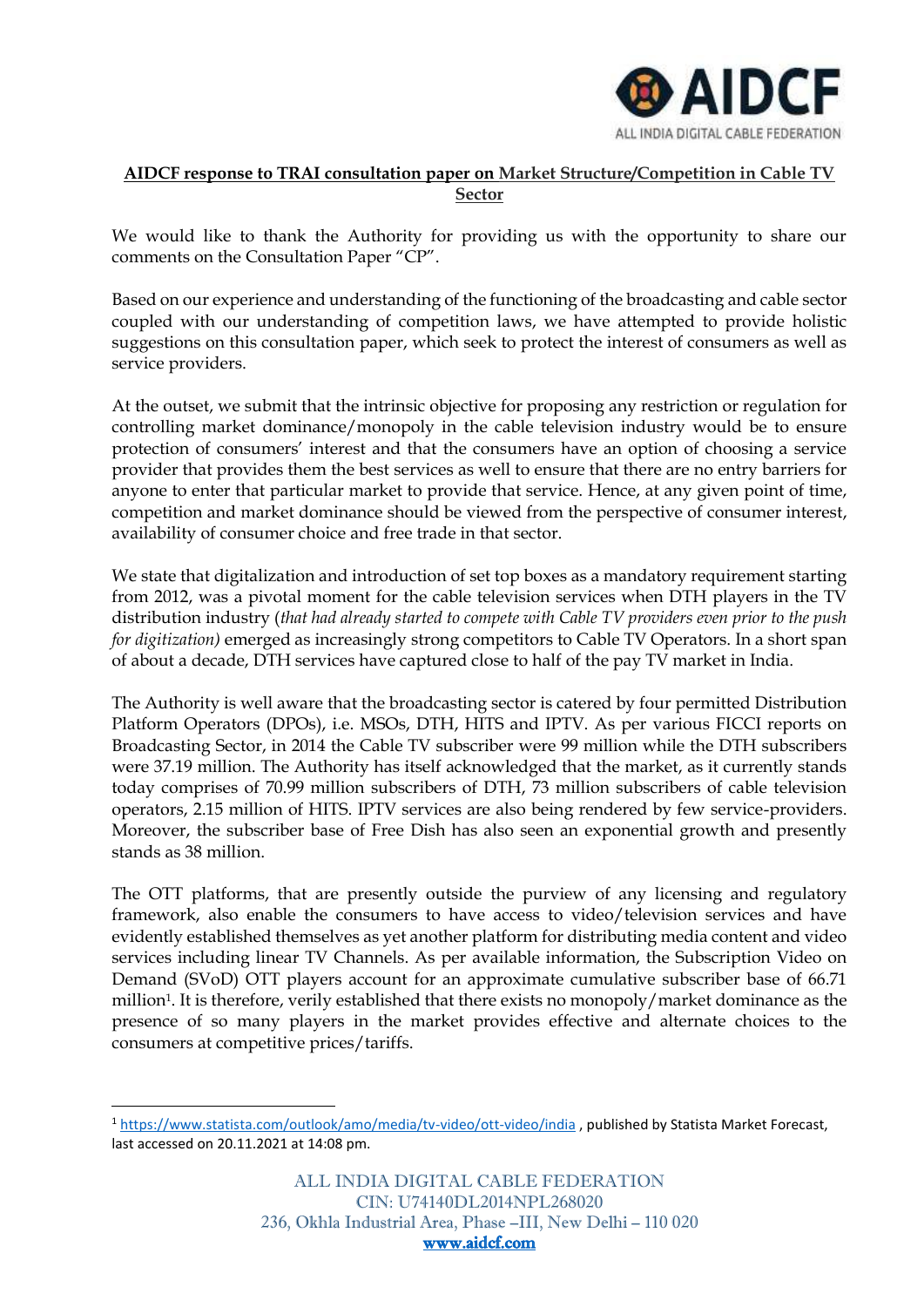

Pursuant to circular dated 27th January 2017, a welcome step was initiated by MIB which enabled all MSO license holders to provide Cable television services on a pan-India level as opposed to the earlier licensing framework which restricted MSOs to certain cities/districts/states. Various MSOs are now providing Cable TV services spread over wider geographies as well as on a pan-India level, thereby increasing the number of MSO players across the entire country and strengthening the level of competition even amongst the MSOs. In terms of the aforesaid, Cable TV Operators cannot anymore be considered as competing only in regional/ state specific markets in India as the business operations have evolved to pan-India levels akin to the DTH players.

Considering the present-day situation in the cable television industry, a stiff competition is already in existence to MSOs from alternate DPOs like DTH, IPTV players and HITS operators as well as the platforms of Free Dish and unlicensed/unregulated OTT platforms. Availability of content including linear channels across all the aforesaid mediums and platforms has ensured that the consumer is no longer obligated to subscribe to cable television services of MSOs only. Accordingly, the said DPOs are perfectly substitutable since the consumers are at liberty to choose not only from amongst the DPOs and platforms of Free Dish and unlicensed/unregulated OTT players, but also inter-se amongst the same platform service providers.

We further state that presently there is ample competition amongst all the aforesaid players in the broadcasting sector and any kind of monopoly is not prevailing or subsisting in the cable television industry. Monopoly refers to a market where there is a single/dominant seller for a product and there is no close substitute of the commodity that is offered by the this sole /dominant supplier to the buyers. It has been clearly established in the foregoing paragraph that the services offered by the DPOs are perfect substitutes in the market and all such DPOs are already offering various competitive subscription schemes to the subscribers due to fierce competition in the market. Moreover, the extant regulations (as amended from time to time) that are governing the broadcasting and cable sector in terms of the Cable Television Act, 1995, the Cable Television Network Rules, Interconnection Regulations, Tariff Order, Quality of Service Regulations, etc. have ensured that the interests of the consumers are always protected, tariffs are regulated, quality of service is maintained and hence, it is expected that all DPOs that are conducting business in this sector , strictly do so, in conformity with the provisions of the applicable regulatory framework. The DPOs are therefore, heavily regulated and are being micro managed in terms of the regulatory framework and under no circumstance, such DPOs can exploit the consumers by exorbitant prices and/or restricting their choice. Hence, it is impossible for any DPO to kill competition and use its dominance for unjust enrichments, in any manner or form, under the present regulatory framework.

It is imperative to note in this context that even the cable television distribution segment in India is characterized by robust competition amongst multiple MSOs as well as thousands of LCOs. There were 1733 registered MSOs as on the 1st September, 2021 and an estimated 1,55,303 LCOs as on the 1st of March 2021, in India. MSOs and LCOs have a co-dependent relationship, with LCOs offering the last-mile services such as access, billing and collections, while MSOs offer scale functions such as technology and infrastructure.

The consultation paper itself has noted that there are MSOs operating at both the national and regional levels. The Cable Television Networks (Regulation) Act, 1995 as amended from time to time (*hereinafter referred to as the "Cable TV Act"*) and the Cable Television Networks Rules, 1994 as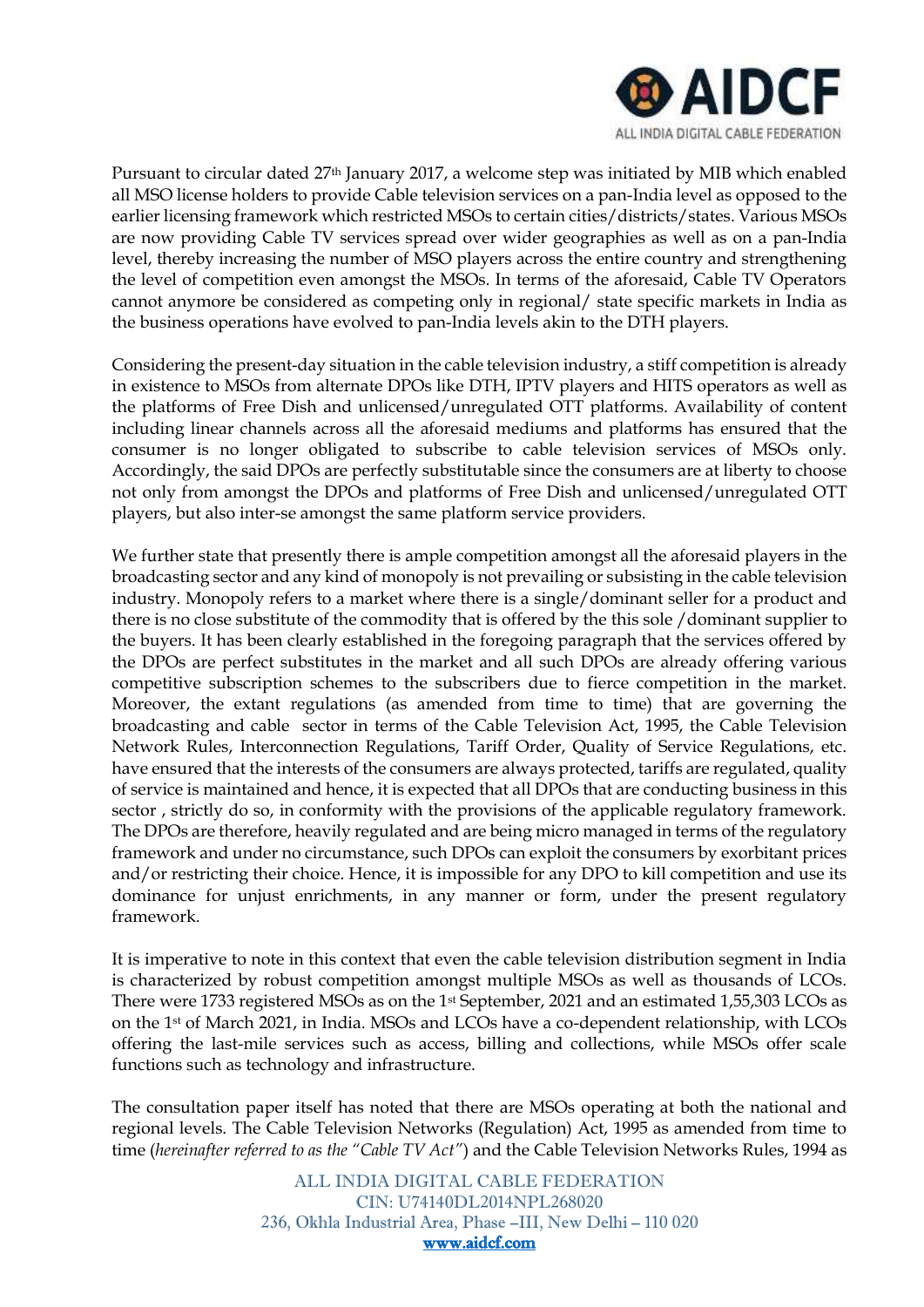

amended from time to time (*hereinafter referred to as the "Cable TV Rules"*) does not restrict the number of MSOs/LCOs operating in any particular area, evidencing that there are no regulatory or entry barriers. The sector is, therefore, extremely competitive with players trying to increase their subscriber base by way of price competitiveness, provisioning of a greater number of channels and increasing the quality of broadcast. Any proposal to introduce unjustifiable restrictions on MSOs in absence of any iota of evidence of proving monopoly/market dominance will tantamount to infringing the fundamental right under Article 19(1)(g) of the Constitution.

It is pertinent to mention here that the Authority in its recommendation on Entry level Net worth requirement of Multisystem Operators in Cable TV distribution published in July 2019 has interalia stated that "…*MSOs are granted registration as per their application on non-exclusive basis. They are further allowed to operate in any part of the country irrespective of their registration for specified DAS notified area. Thus, the sector is by design already a multi-operator and competitive sector with presence of other MSOs as well as DTH players."*

The authority has further stated that "*The 'New Regulatory Framework' has not only addressed many of the market asymmetries prevailing earlier in the sector but also introduced provisions that enable smaller MSOs. A detailed white paper has been published and issued by TRAI that highlights the benefits of new framework for small MSOs. The new framework provides an enabling environment for aspiring LCOs to move further in their business and become an MSO either on their own or by forming LCO groups (in form of Cooperative or joint associations). The new framework, in this regard fulfils the policy objectives of the government of India to promote entrepreneurship and enable small business*."

The Authority has further stated that "…it is explicit that the DAS implementation has enabled a new system, whereby the emphasis has shifted from area of operation to the actual number of subscriptions. It is on record that in its recommendations on 'Restructuring of Cable TV Services' in July 2008 the authority had recommended area wise registrations for MSO. However, at that time the context was different. The sector was evolving from an unorganized, informal structure and was primarily analog transmission with no addressability. Since the implementation of DAS, the context and the structure of Cable TV distribution has undergone a change and the sector has evolved to a formalized structure. Therefore, the said recommendations do not hold merit now, in view of the changed market and distribution structure."

Authority itself has rightly pointed out that since the implementation of DAS, the context and the structure of Cable TV distribution has undergone a change and the sector has evolved to a formalized structure and there is enough competition in the market, therefore in our view, the earlier recommendation on the "Market Structure/ Competition in cable TV sector" does not hold merit now, in view of the changed market and distribution structure.

The Authority's kind attention is also drawn to the established regulatory framework in terms of the Competition Act, 2002 that has set up a nodal and regulatory body in the name of 'Competition Commission of India' (CCI) to investigate into any and all forms of anti-competitive agreements/ abuse of dominant position and the CCI also has powers to impose heavy penalties and direct entities to discontinue their operations and/or any instance of abuse of dominant positions. The Competition Act is a comprehensive legislation that deals with anti-competitive practices and lays down stringent policies for violation of the same. Importantly, the provisions of the Competition Act clearly state that it will override all other provisions contained in any law and that its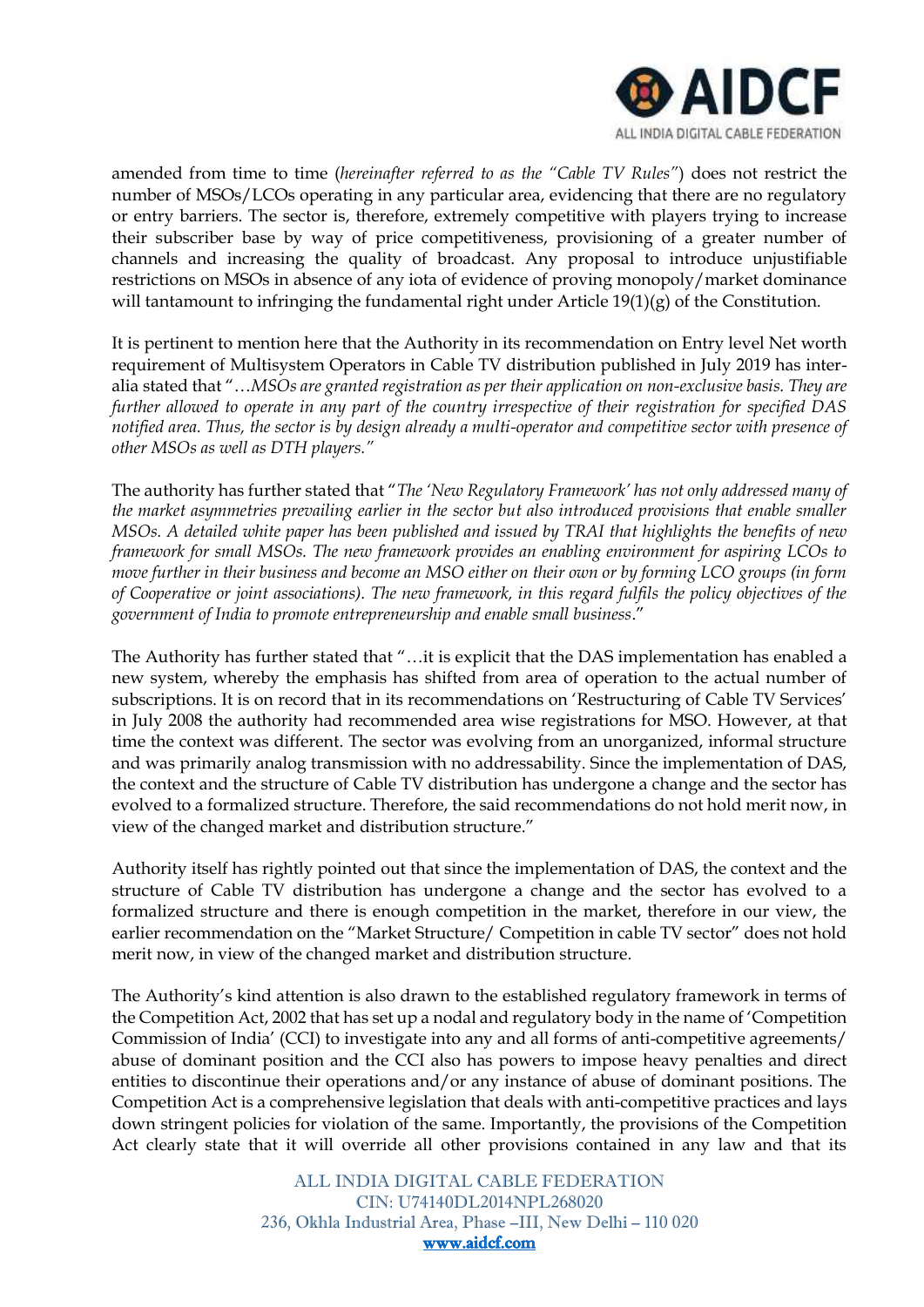

provisions are in addition to and not in derogation of any other law. Thus, any restrictions that are proposed to be introduced to regulate anti-competitive activities in the broadcasting and cable sector would result in a conflicting jurisprudence or positions being developed. The CCI also has wide powers to not only regulate traditional mergers and acquisition activities, but also the acquisition of control, shares, voting rights or assets or any other instance of indirect control. Therefore, any parallel legislation imposing any form of restrictions/ market cap on MSOs/ LCOs (*especially when the same is not called for in view of existence of perfect competition)* will only act as an impediment for growth and add up to the confusion, expose the stakeholders concerned, to unnecessary litigations and judicial interventions.

In light of the above, we would like to state that the issue of market dominance by MSO does not really exist as there is not only competition within MSOs, but also with other players in the market like DTH, HITS, IPTV, Free Dish and OTT platforms. The services offered by the MSOs are completely substitutable by all the aforesaid players and effectively renders a perfectly competitive market.

Accordingly, the current consultation paper should be closed and earlier recommendations should be withdrawn.

In view of this backdrop and without prejudice to the aforesaid submissions, we would like to submit our comments on the issues for consultation in the present CP. We stand ready to be involved in further consultations, industry dialogues that may be undertaken by the Authority before finalizing any view on these issues.

#### **ISSUES FOR CONSULTATION**

Q1: **Given that there are multiple options for consumers for availing television services, do you think that there is sufficient competition in the television distribution sector? Elaborate your answer with reasoning/analysis/justification**.

#### **AND**

Q2**: Considering the current regulatory framework and the market structure, do you think there is a need to regulate the issue of monopoly/oligopoly/market dominance in the Cable TV Services? Do provide reasoning/justification, including data substantiating your response.**

**AND**

**Q3. Keeping in view the market structure of television broadcast sector, suggest proactive measures that may address impending issues related to monopoly/market dominance in cable TV sector? Provide reasoning/details, including data (if any) to justify your comments.**

**AIDCF Response:** Reiterating our comments in our introductory remarks and placing reliance on the same, we state that the Authority has itself acknowledged in the CP that the market, as it currently stands today comprises of 70.99 million subscribers of DTH, 73.00 million subscribers of Multi-System Operators (MSOs) and 2.15 million of HITS. Apart from this, IPTV services are also being rendered by few service-providers. Moreover, the subscriber base of Free Dish has also seen an exponential growth and presently stands as 38.00 million.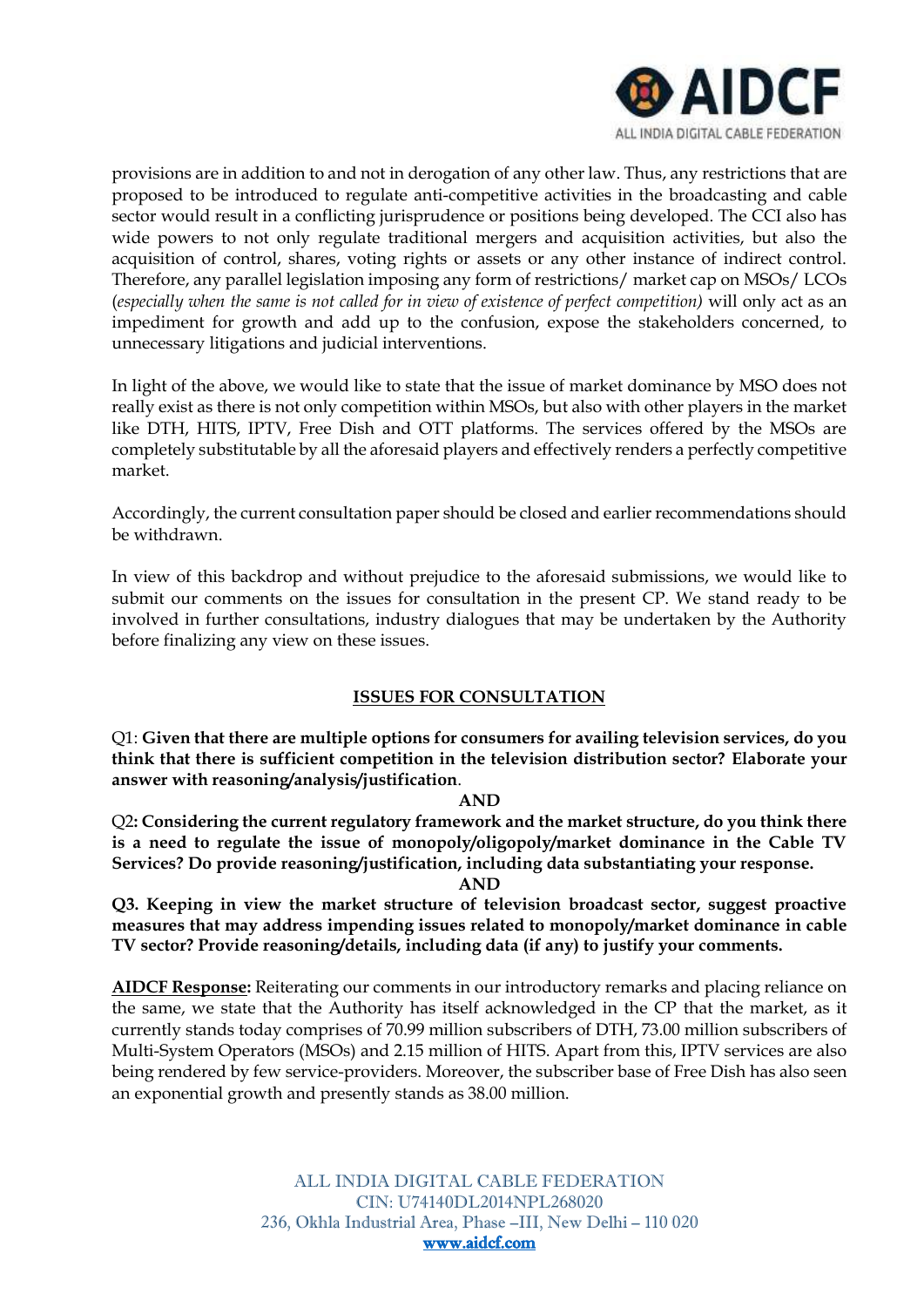

| Particulars <sup>2</sup>                                     | 2013-14 | 2014-15 | 2015-16 | $2016-$<br>17 | $2017 -$<br>18 | 2018-19 | 2019-20 | 2020-21 |
|--------------------------------------------------------------|---------|---------|---------|---------------|----------------|---------|---------|---------|
| <b>TV Homes</b>                                              | 169     | 175     | 181     | 183           | 183            | 197     | 212     | 184.14  |
| <b>Cable TV Homes</b>                                        | 99      | 101     | 102     | 92            | 98.50          | 103     | 103     | 73      |
| <b>DTH Homes</b>                                             | 37.19   | 41.15   | 58.53   | 63.61         | 67.53          | 72.44   | 70.26   | 70.99   |
| $\%$ of Cable TV<br><b>Homes to Total TV</b><br><b>Homes</b> | 58.58   | 57.71   | 56.35   | 50.27         | 53.83          | 52.28   | 48.58   | 39.64   |
| $\%$ of DTH Homes<br>to Total TV Homes                       | 22.01   | 23.51   | 32.34   | 34.76         | 36.90          | 36.77   | 33.14   | 38.55   |

Refer above table, it is evidently clear as to how the Cable TV market has shrunk from 58.58% in 2013-14 to 39.64% in 2020-21, while DTH has grown from 22.01% to 38.55 % and Free Dish has captured a substantial market share of 20.64% in the same period.

The OTT platforms, that are presently outside the purview of any licensing and regulatory framework, have also evolved as another competitive platform that enables the consumers to have access to video/television services and presently the Subscription Video on Demand (SVoD) OTT players caters to 66.71 million subscribers.<sup>3</sup> It is therefore, verily established that there exists no monopoly/market dominance as the presence of so many players in the market provides effective and alternate choices to the consumers at competitive prices/tariffs.

We reiterate that presently there is ample competition amongst all the aforesaid players in the broadcasting sector and any kind of monopoly is not prevailing or subsisting in the cable television industry that requires redressal. It has been clearly established in our introductory remarks that the services offered by the DPOs are perfectly substitutable in the market and all such DPOs are already offering various competitive subscription schemes to the subscribers due to fierce competition in the market.

The Authority would also acknowledge that the extant regulations (as amended from time to time) that are governing the broadcasting sector in terms of the Cable Television Act, 1995, the Cable Television Network Rules, Interconnection Regulations, Tariff Order, Quality of Service Regulations, etc. have thoroughly ensured that the interests of the consumers are always protected, tariffs are regulated, quality of service is maintained and all DPOs that are conducting business in this sector, strictly do so, in conformity with the provisions of the applicable regulatory framework. The DPOs are therefore, heavily and substantially regulated in terms of the regulatory framework and under no circumstances, can such DPOs exploit consumers by imposing exorbitant prices

<sup>2</sup> Details for FY 2013-14 to FY 2019-20 are taken from the TRAI's Annual Report for respective financial year "https://www.trai.gov.in/about-us/annual-reports", while details for FY 20-21 are as per the details given in the consultation paper

<sup>3</sup> <https://www.statista.com/outlook/amo/media/tv-video/ott-video/india> , published by Statista Market Forecast, last accessed on 20.11.2021 at 14:08 pm.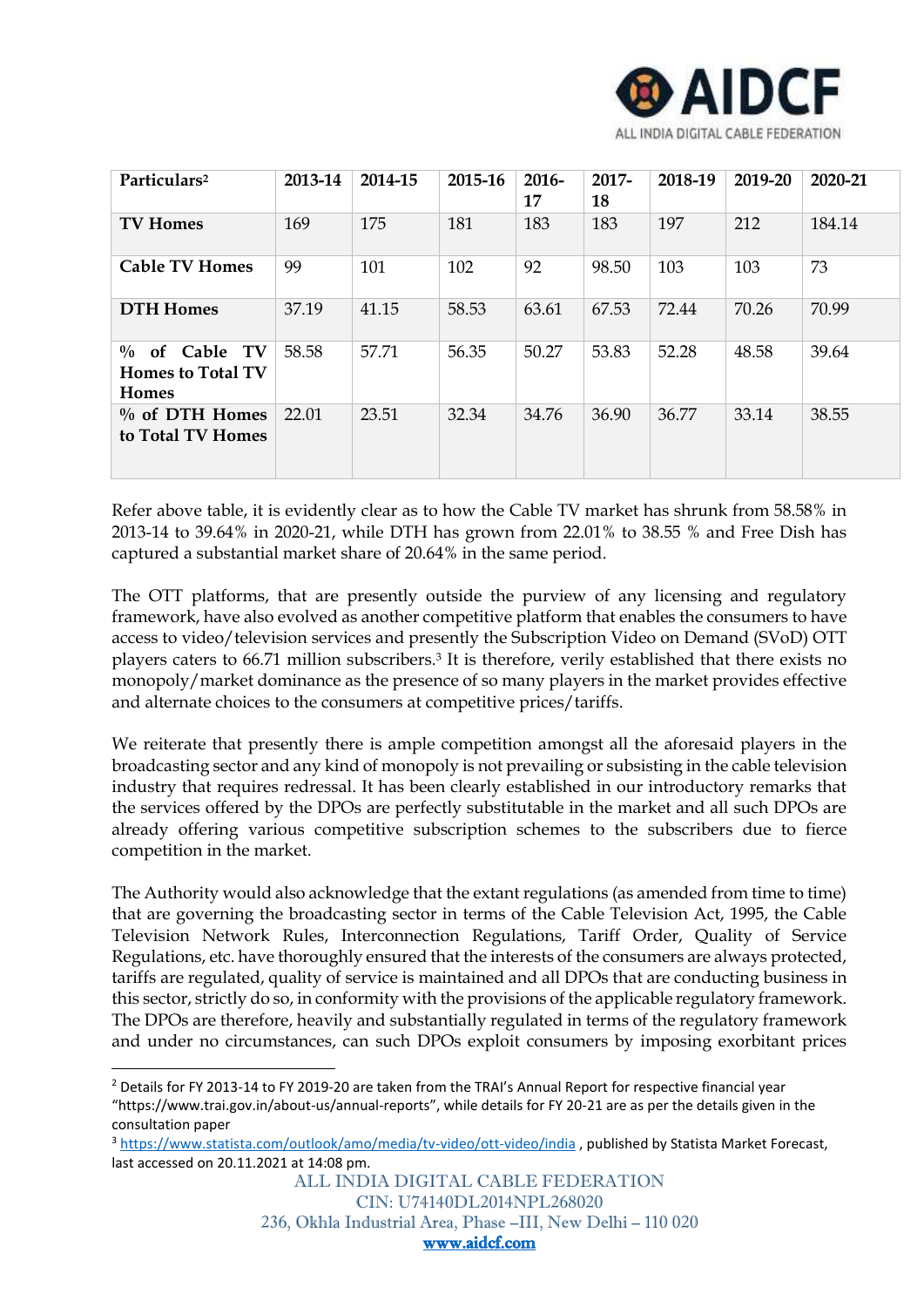

and/or restricting their choice. Hence, there does not stand any requirement of imposing any form of restrictions in terms of market capping or any associated regulatory mandate, on account of existence of a perfectly competitive market with substitutable services of the players amongst one another.

We further state that the cable television distribution segment in India has always been characterized by robust competition even amongst multiple MSOs as well as thousands of LCOs. With the introduction of phase-wise digitalization, such competition amongst the MSOs, inter-se, have continued to subsist and in all probabilities, is likely to see a substantial increase with the passage of time. The Authority has itself acknowledged that presently, there are 1733 registered MSOs as on the 1st September, 2021 and an estimated 1,55,303 LCOs as on the 1st of March 2021, in India.

In light of the foregoing, we state that in the sheer presence of a perfectly competitive market wherein the services of DPOs are perfectly substitutable not only from amongst the DPOs and platforms of Free Dish and unlicensed OTT players, but also inter-se within the same platform and service providers, any restrictive treatment in terms of market capping/ regulations is uncalled for and will be in utter defiance of the spirit of a competitive market and interests of the stakeholders, including liberty of the consumers to avail services of their desired service-provider.

## Q4. **Do you think that there are entry barriers in the Indian cable television sector? If yes, please provide the list and suggest suitable measures to address these? Do provide full justification for your response.**

**AIDCF Response:** We state that there does not exist any form of entry barrier in the Indian cable television sector. Any entity that is desirous of functioning as multi-system operator can do so with complete ease by obtaining a permission/ license from the Ministry of Information and Broadcasting under Rule 11 of the Cable Television Network Rules, 1994. Similarly, any LCO can become operational by obtaining a postal registration in terms of Rule 5 of the Cable Television Network Rules, 1994. As has already been established in our introductory remark, MSOs and LCOs share a co-dependent relationship, hence any MSO that initiates its retransmission services, is at liberty to enter into a business relationship with any existing LCO operational in the area concerned and utilize the last mile infrastructure of such LCO for delivery of MSO's services at the premises of the subscribers. Similarly, such MSO is also at liberty to execute a business relationship with any new LCO (*which is yet to become operational*) that can, after obtaining the requisite postal registration, lay its infrastructure and the same can be utilized for retransmission and delivery of MSO's signals at the subscriber's premises. Therefore, there does not exist any entry barrier for the MSOs/ LCOs towards provisioning their services, neither in terms of the regulatory framework nor in terms of the functioning or operative structure.

# Q5. **Do you think that there is a need to regulate LCOs to protect the interest of consumers and ensure growth/competition in the cable TV sector? If yes, then kindly suggest suitable regulatory/policy measures. Support your comments with reasoning/ justification.**

**AIDCF Response:** We do not see any need to regulate the LCOs in light of competition/ market structure. We have already established in our introductory remark that a perfectly competitive market is in existence even amongst the LCOs, inter-se. However, on account of existence of varied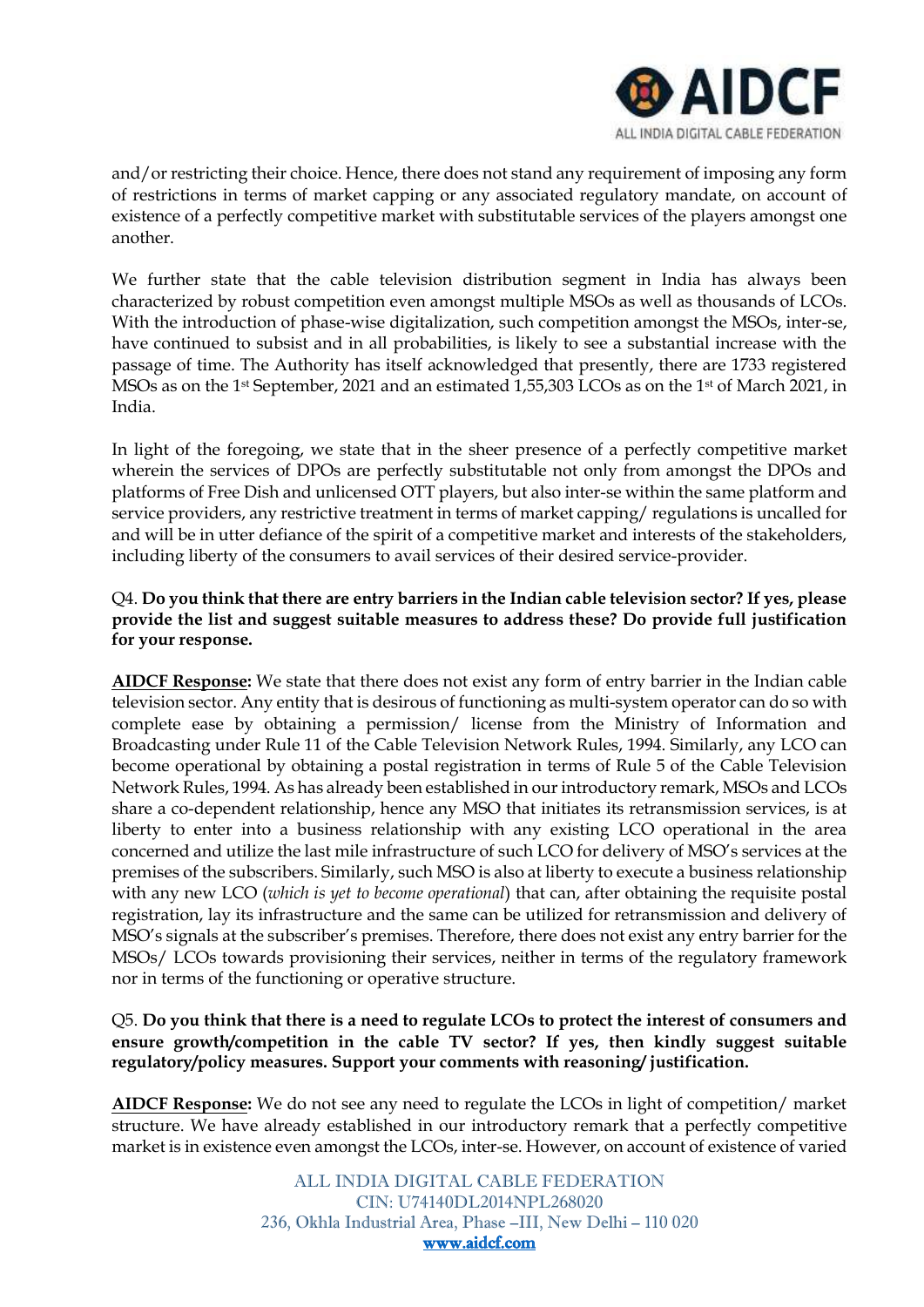

set of rules for obtaining postal registration across various districts and states in the country, the process of obtaining registration becomes cumbersome for the LCOs who intend to operationalize their business. Hence, with a view to streamline, bring complete uniformity in the registration process of such LCOs across the entire country and to ensure that such LCOs have ease in provisioning their services, we suggest that a central registering authority with centralized web portal be notified under the CTN Act for hassle-free registration of such LCOs. It is suggested that such LCOs may be permitted to register themselves with MIB using an automated platform with Aadhar verification and an undertaking be obtained from the LCO to comply with all relevant provisions of the CTN Act. Besides the aforesaid, it is also urged that the Authority should ensure that the LCOs ensure strict compliance with the applicable regulatory framework as well as the subsisting agreements that are executed by them for retransmission of signals in terms of the Interconnection Regulations.

Q6. **What should be the norms of sharing infrastructure at the level of LCO to enable broadband services through the cable television infrastructure for last mile access? Is there a possibility that LCO may gain undue market control over broadband and other services within its area of operation? If yes, suggest suitable measures to prevent such market control. Provide detailed comments and justify your answer.**

**AIDCF Response:** We state that the Authority would acknowledge and agree that the cable television operators have technical expertise and knowhow of ensuring seamless delivery of cable television services. However, whether the infrastructure has formidable capacity to deliver broadband services requires thorough analysis and determination of the following aspects:

- a. Which part of the cable television network and in what manner is the infrastructure proposed to be utilised for delivery of broadband services;
- b. If there are any additional network equipment or hardware elements that the cable television operators are required to deploy in addition to the fiber cable for enabling their cable television infrastructure to deliver broadband services and if yes what are such additional requirements;
- c. If there is any additional technical expertise; or investment requirement that requires to be obtained/made for enabling the subsisting infrastructure to deliver broadband services, *et cetera.*

We further state that as the Authority would be aware, most MSOs barring the National MSOs that are engaged in the provisioning of broadband services through LCOs infrastructure, are doing so using outdated technologies, which proves ineffective in the delivery of high-speed broadband services. Therefore, the provisioning of high-speed broadband services using the fiber network of LCOs would require an upgradation of LCO's network to the latest available technology, that calls for huge investments and support from the government. We therefore urge the Authority to grant 'infrastructure status' to Broadcasting & Cable industry and thereby allowing the MSOs and the LCOs to access the following benefits:

- a. Capital borrowing should become cheaper for upgrading technologies and optical fiber network.
- b. Considerable reductions in interest rates shall be allowed for long term borrowings.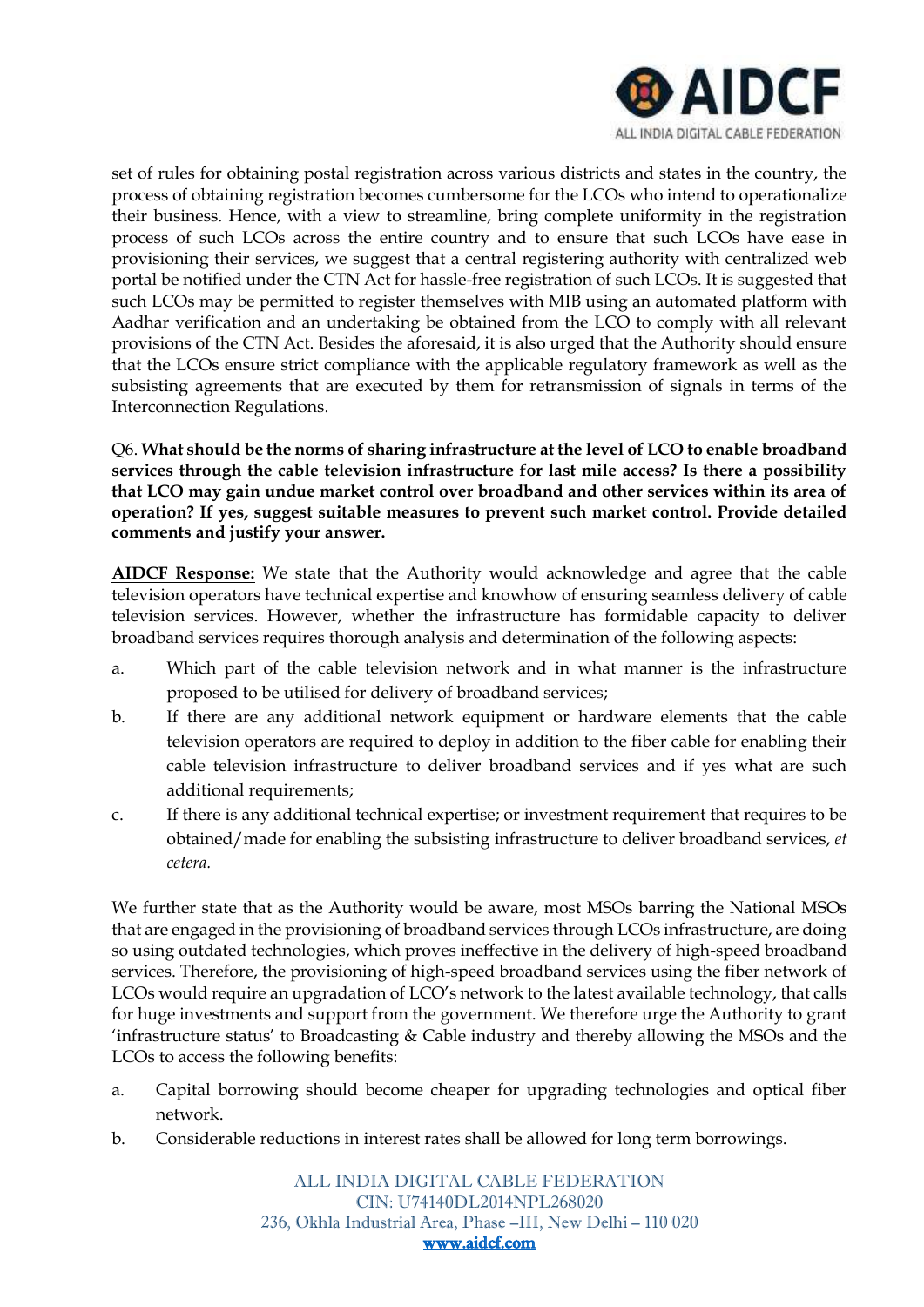

- c. Ease in getting higher external borrowing
- d. Special financial assistances from external agencies like India Infrastructure Finance Co, IDFC etc. to be extended to broadcasting sector.
- e. Tax holiday as per 80-1A of Income Tax act.
- f. Exemption from paying custom duties on Optical Line Terminal (OLTs), Optical Network Units (ONUs), Network Operations Centre (NOC) infrastructure, that are used for providing broadband services,
- g. Providing impetus to indigenous manufacturing of OLTs, ONUs and NOC related infrastructure ensuring that the indigenous products are available at comparable prices.

## Q7. **What should be the relevant market for measuring the market power of cable services? Do provide full justification for your response**.

#### **AND**

Q8**. Can a state or city or sub-city be identified as relevant geographic market for cable television services? What should be the factors in consideration while defining relevant geographic market for cable television services? Do provide full justification for your response**.

**AIDCF Response:** 'Relevant market' in general parlance means the relevant product market or the relevant geographic market or with reference to both areas. The relevant product market would include all prevalent technologies/platforms, i.e., cable television, DTH, HITS, IPTV, Free Dish, OTT players and the relevant geographic market will include the entire country as all the aforesaid platforms are provisioning their services across the entire country, on a pan-India basis. Therefore, the relevant market for all players should be 'pan India' and shall include subscribers of all technologies/platforms, across the country.

We are of the strong view that there should be no segregation of criteria for market concentration amongst the players.

## Q9. **Do you think that MSOs and its Joint Ventures (JV) should be treated as a single entity, while considering their strength in the relevant market? If yes, what should be the thresholds to define a MSO and its JV as a single entity? Do provide full justification for your response.**

**AIDCF Response:** We are of the view that each licensed entity, irrespective of being a joint venture or subsidiary of any other company, should be considered as a separate entity. The subscriber base to ascertain the relevant market should also be independent and separate for each such licensed entity.

Q10**. Which method is best suited for measuring the level of competition or market concentration of MSOs or LCOs in a relevant market?** 

**a) Provide your suggestions with justification.**

**b) Do you think that HHI is appropriate to measure market concentration of MSOs in the relevant market? Do provide full justification for your response.**

**c) If yes, then in your opinion should MSO and its JVs may be considered as a single entity for calculating their HHI? Do provide supporting data with proper justification for your response. AND**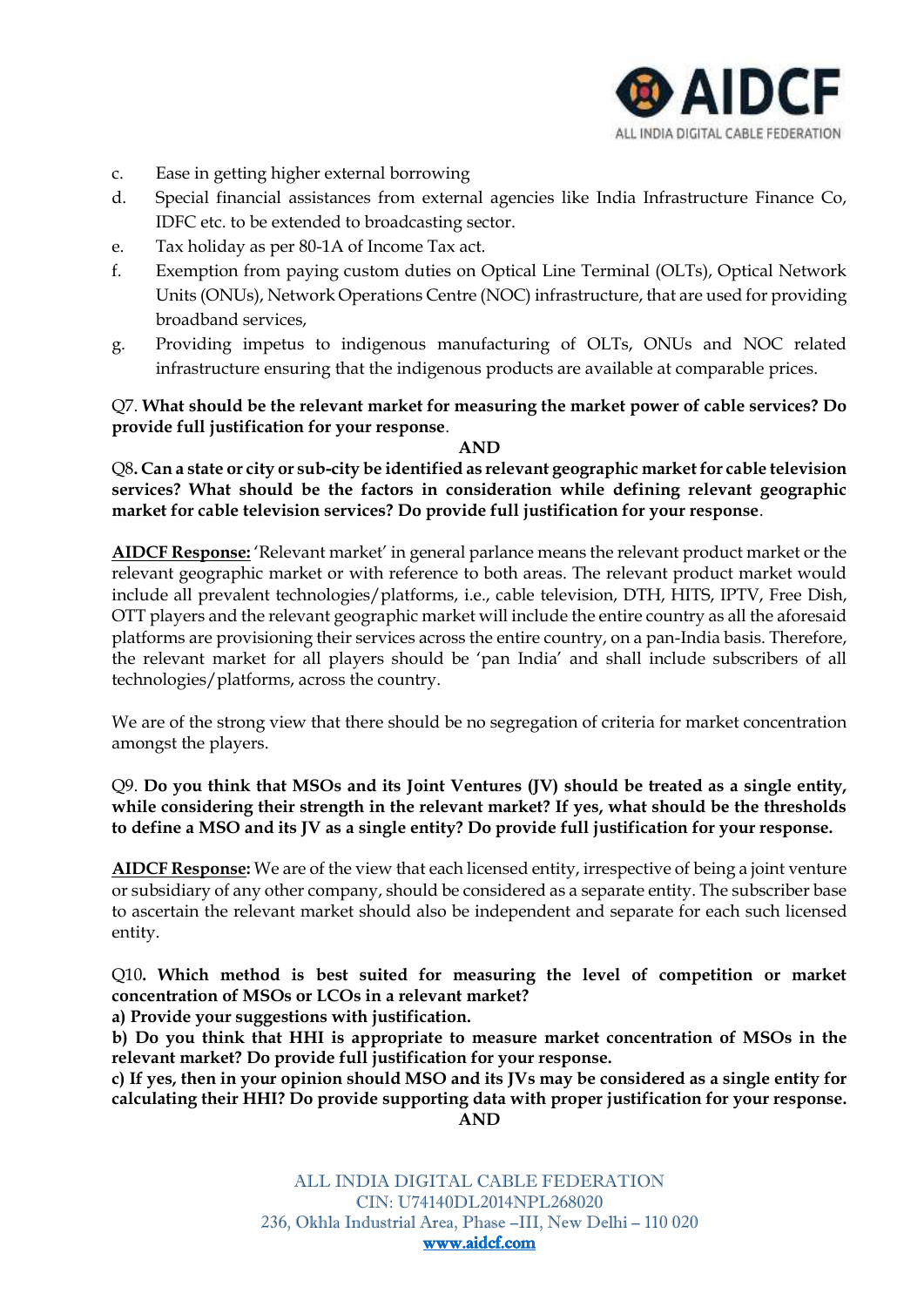

**Q11. In case you are of the opinion that HHI may be used to measure market concentration of MSOs in the relevant market, then is there a need to revise threshold HHI value of 2500 as previously recommended? If yes, what should be the threshold value of market share beyond which a MSO and its group companies should not be allowed to build market share on their own? Do provide full justification for your response.**

**AIDCF Response:** Placing reliance on the introductory remarks, we reiterate that there is no instance of monopoly that is prevalent in the broadcasting sector amongst the DPOs. We do not advocate the use of HHI or any such market concentration measures, for ascertaining market dominance on account of a couple of concerns that need to be addressed. The Authority has established that HHI index is determined by summing the squares of individual market shares of all market participants. As has already been established that the distribution services in the present times, is being catered not only by the MSOs and LCOs but also by DTH, HITS, IPTV, Free Dish as well as OTT platforms which have become formidable players and are providing huge competition to the MSOs. The MSOs and the LCOs, therefore, cannot be singled out for ascertaining dominance in any geographical market as the same would stand arbitrary against the interests of the MSOs and LCOs. Hence, market dominance can only be truly ascertained by taking into account the market shares of all the players, i.e., MSOs and LCOs but also by DTH, HITS, IPTV, Free Dish as well as OTT platforms.

The Authority would acknowledge that 'individual market shares' stands of pivotal importance for the use of HHI or any market concentration tool for determining market dominance. Hence, before recognizing any tool for the purpose of determining market concentration/dominance; the Authority should strengthen the mechanism for ascertaining the relevant market shares of each of the aforesaid entities. For the purpose of the same, each of the aforesaid entities should be mandated to submit data with respect of their relevant shares both at pan-India level and state level, to the Authority, on a monthly basis. All such data should be duly audited and verified by an independent panel of auditors empanelled and engaged by the Authority. This becomes relevant because unless correct and duly verified data is obtained by the Authority for the purpose of computation of market shares basis any market concentration tool, the same will fail to provide and establish an accurate extract leading to a sheer failure in analysing the prevalent instances of dominance, if any.

## **Q12. Do you think that there should be assessment of competition at LCOs level on district/ town basis? If yes, what should be threshold HHI in your opinion for such assessment. Justify your answer with detailed comments and examples.**

**AIDCF Response:** Please refer to response to Q.5 wherein, we have clearly stated that we do not see any need to regulate the LCOs in light of competition/ market structure. We have already established in our introductory remark that a perfectly competitive market is in existence even amongst the LCOs, inter-se. We reiterate that there has been an exponential rise in the number of LCOs from 60,000 to 1,55,503 since 2012 that evidently establishes the existence of enough competition at LCOs level.

**Q13: In cases where a MSO controls more than the prescribed threshold, what measures/ methodology should be adopted to regulate so as to bring the market share/HHI below the**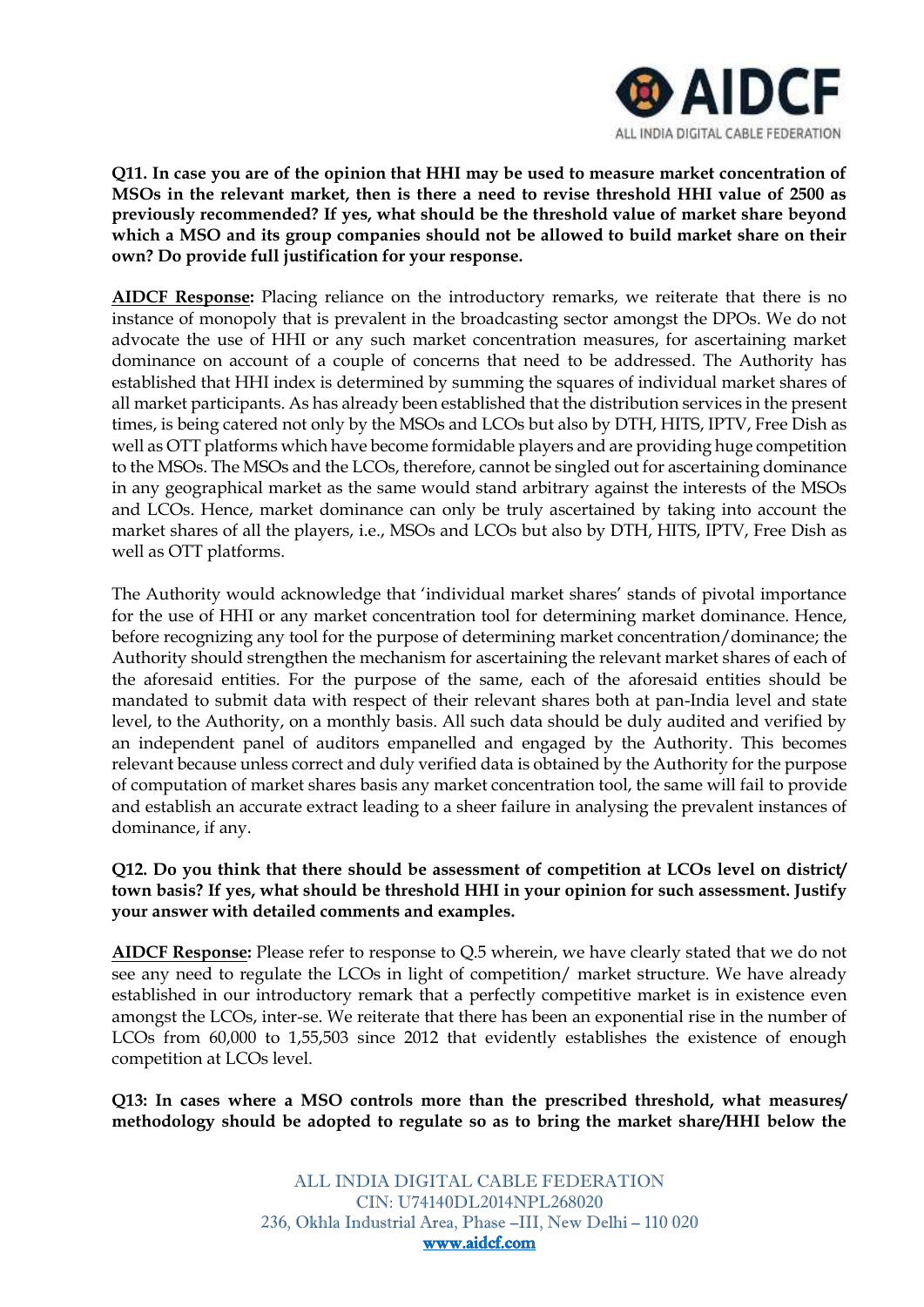

**threshold level? Specify modalities for implementation and effects of such process. Do provide full justification of your response.**

**AND**

**Q17. If HHI is used for measuring the level of competition, do you agree with the restrictions prescribed in TRAI's previous recommendations? If no, do provide alternative restrictions for addressing monopoly/ market dominance in a relevant market. Do provide full justification for your response.**

**AIDCF Response:** The sustenance of a perfectly competitive market coupled with a heavily backed regulatory framework renders the existence of monopoly/ dominance of any MSO in the market as impossible. We have already established in our introductory remarks that the services of all the DPOs are perfectly substitutable since the consumers are at liberty to choose not only from amongst the DPOs and platforms of Free Dish and unlicensed OTT players, but also inter-se amongst the same platform service providers. Therefore, in such instance, wherein there is nil probability of the existence of any dominant player, we do not advocate imposition of any restrictions on the MSOs for capping of market structure/ shares as the same will have an adversarial impact on the interests of the MSOs as well as the end consumers.

**Q14. Do you think that DTH services are not perfect substitute of cable television services? If yes, how the relevant market of DTH service providers differs with that of Multi System Operators or other television distribution platform owners? Support your response with justification including data/details.**

**AIDCF Response:** In addition to our introductory comment and our response to Questions 1 to 3, we would like to state that with the completion of digitization, there is hardly any difference between quality of content and number of channels offered by both Cable TV and DTH.

Certain factors that illustrate how the gap between Cable TV and DTH was bridged are as follows:

- 1. **Quality of Content**: Both Cable TV and DTH offer HD and SD channels.
- **2. Similar Pricing:** The initial cost of subscribing to DTH or Cable TV is similar. The monthly costs incurred by a subscriber would also be similar for both Cable TV and DTH services.
- 3. **Regulatory level playing field:** TRAI's new tariff regime is common for both DTH and Cable TV and this has further reduced differences between DTH and Cable TV by bringing about a regulatory level playing field.

The above scenario also applies on all the recognized DPOs and the services rendered by all the DPOs are completely substitutable.

**Q15. Is there a need to change the criterion of market share in terms of number of active subscribers for determination of market dominance? Should the active subscriber base of JVs may also be considered while determining the market dominance of a MSOs. Do elaborate on the method of measurement. Provide full justification for your response.**

**AIDCF Response:** Please refer to our response to Question Number 9.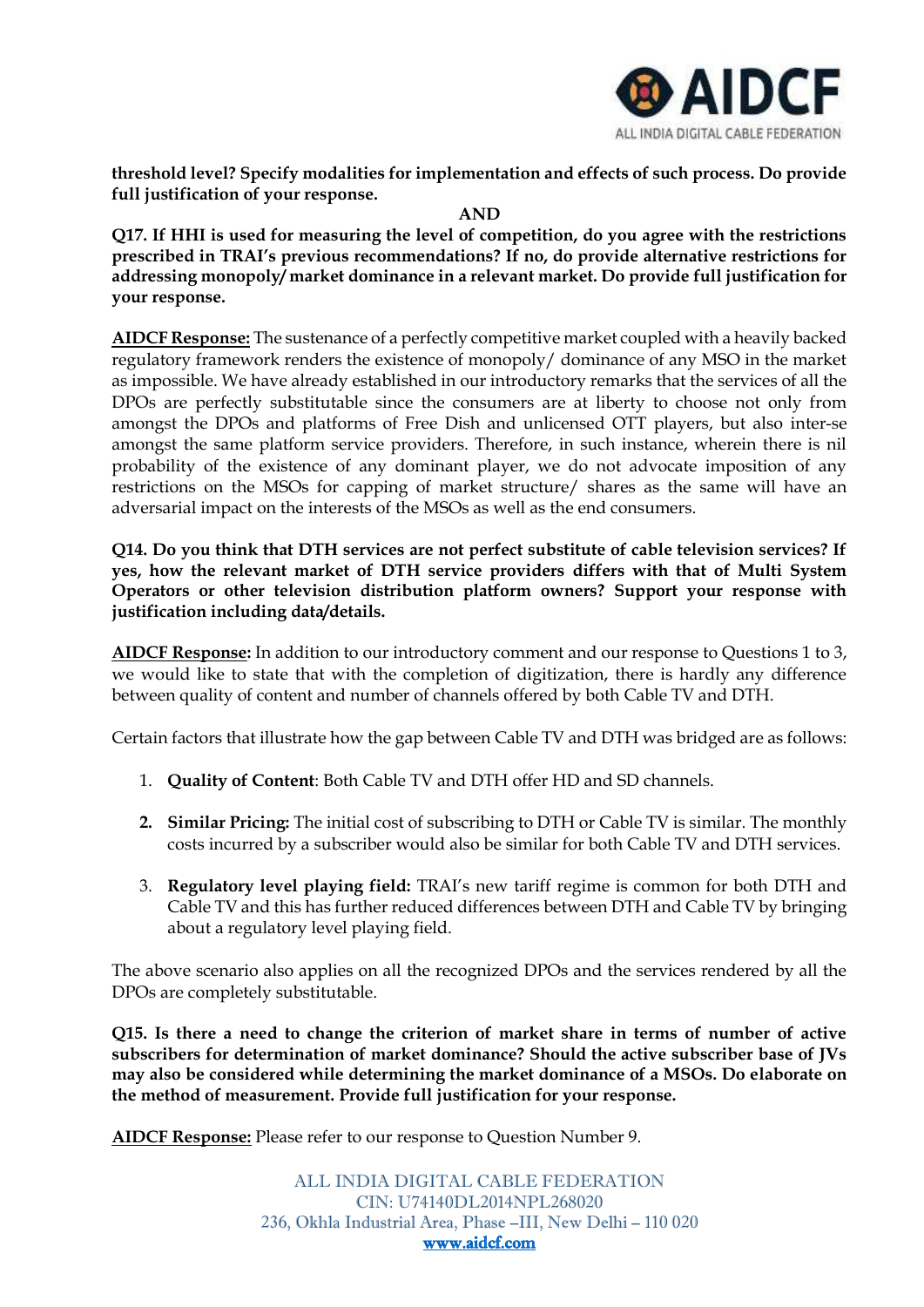

## **Q16. How the new technological developments and alternate services like video streaming services should be accounted for, while determining market dominance? Justify your response with data/ detailed comments.**

**AIDCF Response:** The unlicensed video and audio streaming services as well as the OTT platforms should be definitely accounted for the purpose of determination of market dominance. We have already established in our introductory comments that the OTT platforms, that are presently outside the purview of any licensing and regulatory framework, enable the consumers to have access to video/television services and have evidently established themselves as yet another platform for distributing media content and video services. In furtherance to the same we seek to place reliance on the data published by Statista Market Forecast, which is a part of the public domain and is available at *<https://www.statista.com/outlook/amo/media/tv-video/ott-vide>* the Subscription Video on Demand (SVoD) OTT players cater to a subscriber base of 66.71 million4. Information available in the public domain (*excerpt from the Ormax OTT Audience Report 2021*) establishes that Indian OTT audience universe is currently at 353.2 million which establishes that  $\sim$ 25% of the population of India is exposed to OTT. The report also reveals that there are currently 96 million active paid OTT subscriptions in India, across 40.7 million paying (SVOD) audiences, i.e., an average of 2.4 subscriptions per paying audience member.<sup>5</sup>

Therefore, taking into consideration the substantial growth in the number of OTT subscriptions across the entire country, it is undeniable that OTT services have huge potential to acquire market dominance and the relevant geographic market will include the entire country for such players as akin to the other DPOs and Free Dish Platforms, they are also provisioning their services across the entire country, on a pan-India basis.

**Q18. M&A in the cable TV sector may lead to adoption of monopolistic practices by MSOs. Suggest the measures for curbing the monopolistic activities in the market. Explicitly indicate measures that should be taken for controlling any monopolistic tendency caused by a merger or acquisition. Do provide proper reasoning/justification backed with data.** 

#### **AND**

**Q19. Ease of doing business should not be adversely affected by measures/ regulations to check merger and acquisitions. What compliance mechanism or regulations should be brought on Mergers and Acquisition to ensure that competition is not affected adversely, while ensuring no adverse impact on Ease of Doing Business? Do justify your answer with complete details.**

**AIDCF Response:** The Authority's kind attention is drawn to the established regulatory framework in terms of the Competition Act, 2002 that has set up a nodal and regulatory body in the name of 'Competition Commission of India' (CCI) to investigate into any and all forms of anticompetitive agreements/ abuse of dominant position and the CCI also has powers to impose heavy penalties and direct entities to discontinue their operations and/or any instance of abuse of dominant positions. The Competition Act is a comprehensive legislation that deals with anticompetitive practices and lays down stringent policies for violation of the same. Importantly, the

<sup>4</sup> <https://www.statista.com/outlook/amo/media/tv-video/ott-video/india> , published by Statista Market Forecast, last accessed on 20.11.2021 at 14:08 pm.

<sup>5</sup> [https://www.exchange4media.com/digital-news/india-has-353-million-ott-users-96-million-active-paid](https://www.exchange4media.com/digital-news/india-has-353-million-ott-users-96-million-active-paid-subscriptions-ormax-report-115325.html)[subscriptions-ormax-report-115325.html,](https://www.exchange4media.com/digital-news/india-has-353-million-ott-users-96-million-active-paid-subscriptions-ormax-report-115325.html) analysis of the data of *the 'Ormax OTT Audience Report 2021',*  last accessed on 20.11.2021 at 14:13 pm.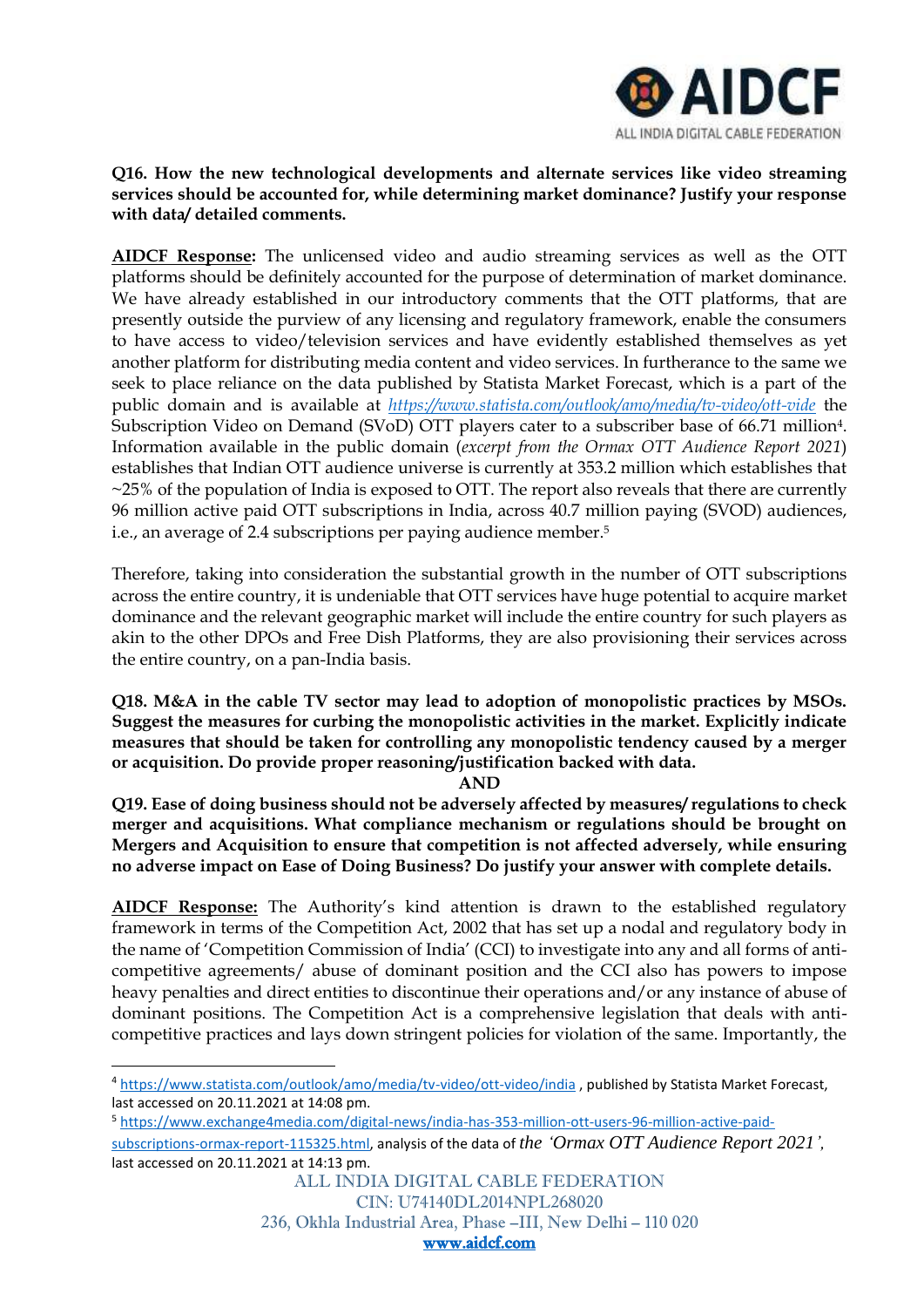

provisions of the Competition Act clearly state that it will override all other provisions contained in any law and that its provisions are in addition to and not in derogation of any other law. Thus, any restrictions that are proposed to be introduced to regulate anti-competitive activities in the cable industry may result in a conflicting jurisprudence or positions being developed. The CCI also has wide powers to not only regulate traditional mergers and acquisition activities, but also the acquisition of control, shares, voting rights or assets or any other instance of indirect control. Therefore, CCI exists as the apex body to monitor and regulate any instance of abuse of marketpower and anti-competitive arrangements. The activities that are proposed to be regulated are already covered under the Competition Act, hence, any parallel legislation imposing any form of restrictions/ market cap on MSOs/ LCOs (*especially when the same is not called for in view of existence of perfect competition)* will only act as an impediment for growth and add up to the confusion, expose the stakeholders concerned, to unnecessary litigations and judicial interventions.

## **Q20. Do you agree with the definition of 'control' as provided in the 2013 recommendations? If not, then suggest an alternative definition of 'control' with suitable reasoning/justification. AND**

## **Q21. Do you think that there should be different definition of 'control' for different kinds of MSOs? Do explain with proper justification.**

**AIDCF Response:** In order to facilitate ease of doing business and to avoid unnecessary confusion, there should be uniformity in the regulatory regimes. Therefore, corporate compliances and sectorial compliances should be in sync with each other as conflicting provisions would expose to unwanted and unnecessary litigations and jurisdictions. Hence, the definition of 'control' as prescribed under The Companies Act, 2013 shall be applicable, for all purposes.

## **Q22. Should TRAI restrict the ambit of its recommendations only on certain kinds of MSOs? Do provide full justification for your answer.**

**AIDCF Response:** Please refer to our responses to the previous questions. We are of the strong view that the services of MSOs, DTH, IPTV, HITS, Free Dish and unlicensed OTT platforms are perfectly substitutable amongst one another. Moreover, on account of presence of large number of MSOs as well as the LCOs who are spread across wide geographies and across the country, the services of such MSOs and LCOs are also substitutable within their own platforms. Hence, there is no requirement to introduce any form of restrictions regarding market capping on the MSOs and we reiterate that any proposal to introduce unjustifiable restrictions on MSOs in absence of any iota of evidence of proving monopoly/market dominance will tantamount to infringing the fundamental right under Article 19(1)(g) of the Constitution.

#### **Q23. Do you agree with the disclosure and monitoring requirements mentioned in the 2013 recommendations to monitor the TV distribution market effectively from the perspective of monopoly/market dominance? If no, provide alternative disclosure and monitoring requirements. Do provide full justification for your response.**

**AIDCF Response**: The Authority in the CP has prescribed in its 2013 recommendations, that *the following information shall be provided by the MSOs to MIB and TRAI on annual/ quarterly basis:*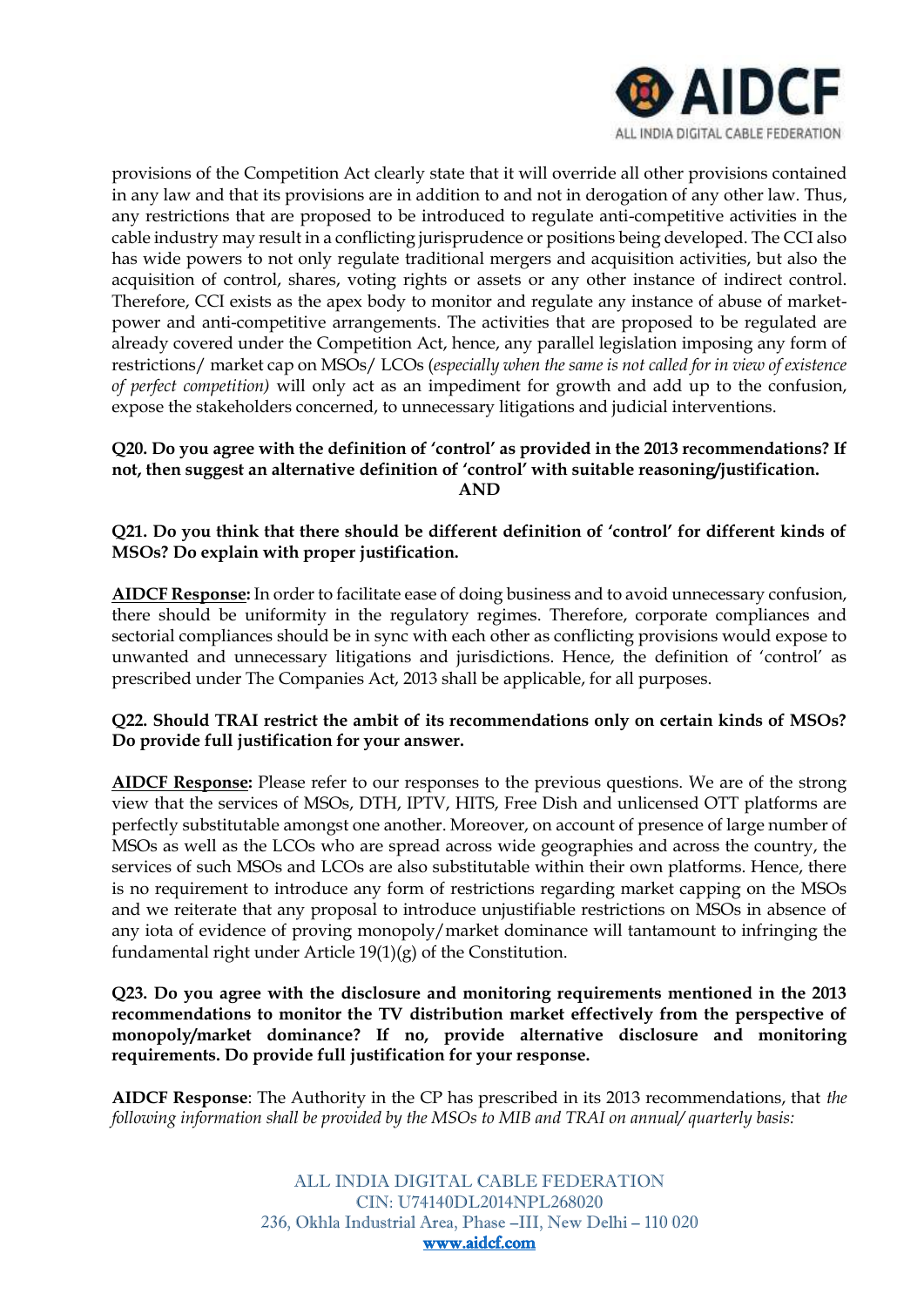

## *I] On Annual Basis:*

- a. *Share-holding pattern including foreign investment/ joint venture details as per instructions issued from time to time. Changes, if any, in the share-holding pattern during the reporting period, shall be reported within 30 days of such changes;*
- b. *Copy of shareholders agreements, loan agreements, contracts and/or understandings (once and subsequently for the changes);*
- c. *The details of MSO(s)/LCOs who are part of the 'group';*
- d. *Interests of the entity(ies) which controls the 'group' of MSOs/ LCOs in the relevant market;*
- e. *Details of Chairman, Directors in the Board, CEO and CFO;*
- f. *State-wise geographical area coverage details.*

## II. *On Quarterly Basis:*

g. *State-wise number of active subscribers will be provided by the MSOs to MIB and TRAI on quarterly basis.* 

With regard to the MSOs listed on Stock Exchanges, annual information with regard to points (a), (d)  $\&$  (e) are available on the website of the Stock Exchanges as well as on the Website of the Company and is in public domain.

However, with regard to annual disclosures sought in point (b) & (c), i.e., *loan agreements, contracts*  and/or understandings; the details of LCOs who are part of the 'group'; are confidential business specific details, and partial/complete disclosure of any such information could have an adverse impact on the business. Additionally, details with respect to point (f) i.e. *'State-wise geographical area coverage'* would be very elaborate and cumbersome.

We further state that most of the aforesaid information is already part of the Monthly Performance Monitoring Report (M-PMR) and the Quarterly Performance Monitoring Report (Q-PMR) that are submitted by the DPOs to the Authority on monthly and quarterly basis respectively. We are of the view, that all players in the Television Distribution Market should be mandated to share the aforesaid information, without any exception so that the Authority has an overall and accurate insight into the television distribution market.

# **Q24. Elaborate on how abuse of dominant position and monopoly power in the relevant market can manifest itself in cable TV services. Suggest monitoring and remedial action to preserve and promote competition. Do provide full justification for your response.**

**AIDCF Response:** Please refer our introductory remarks and our response to Question 1 where we have verily established that there cannot be any instance of prevalence of 'abuse of dominance' in the distribution of cable television services on account of presence of wide number of players, the services catered being perfectly substitutable and on account of DPOs being heavily regulated in terms of stringent regulatory framework.

**Q25. Is there a need to recommend cross-holding restrictions amongst various categories of DPOs/ service providers? Do give detailed justification supporting the comments.**